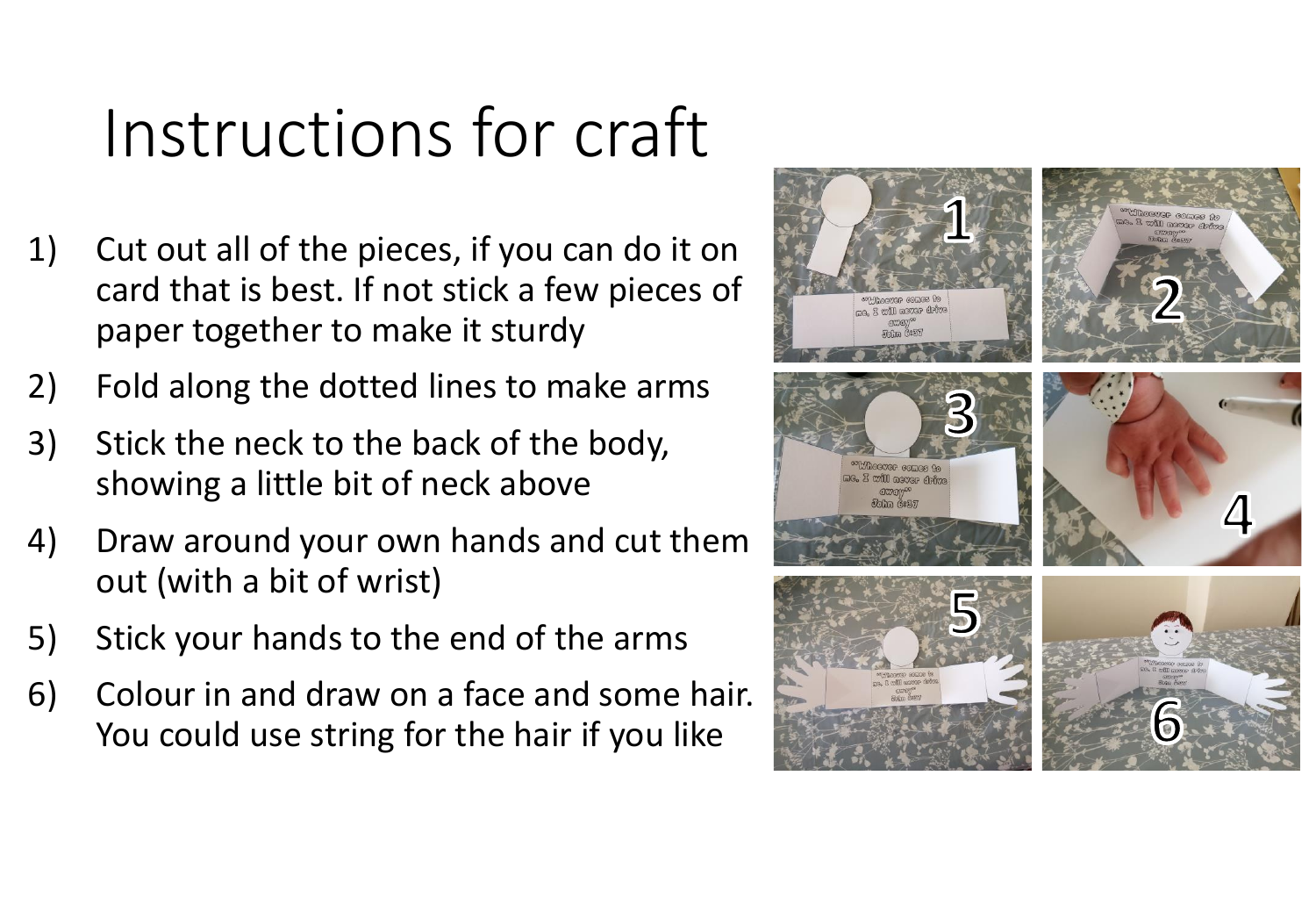

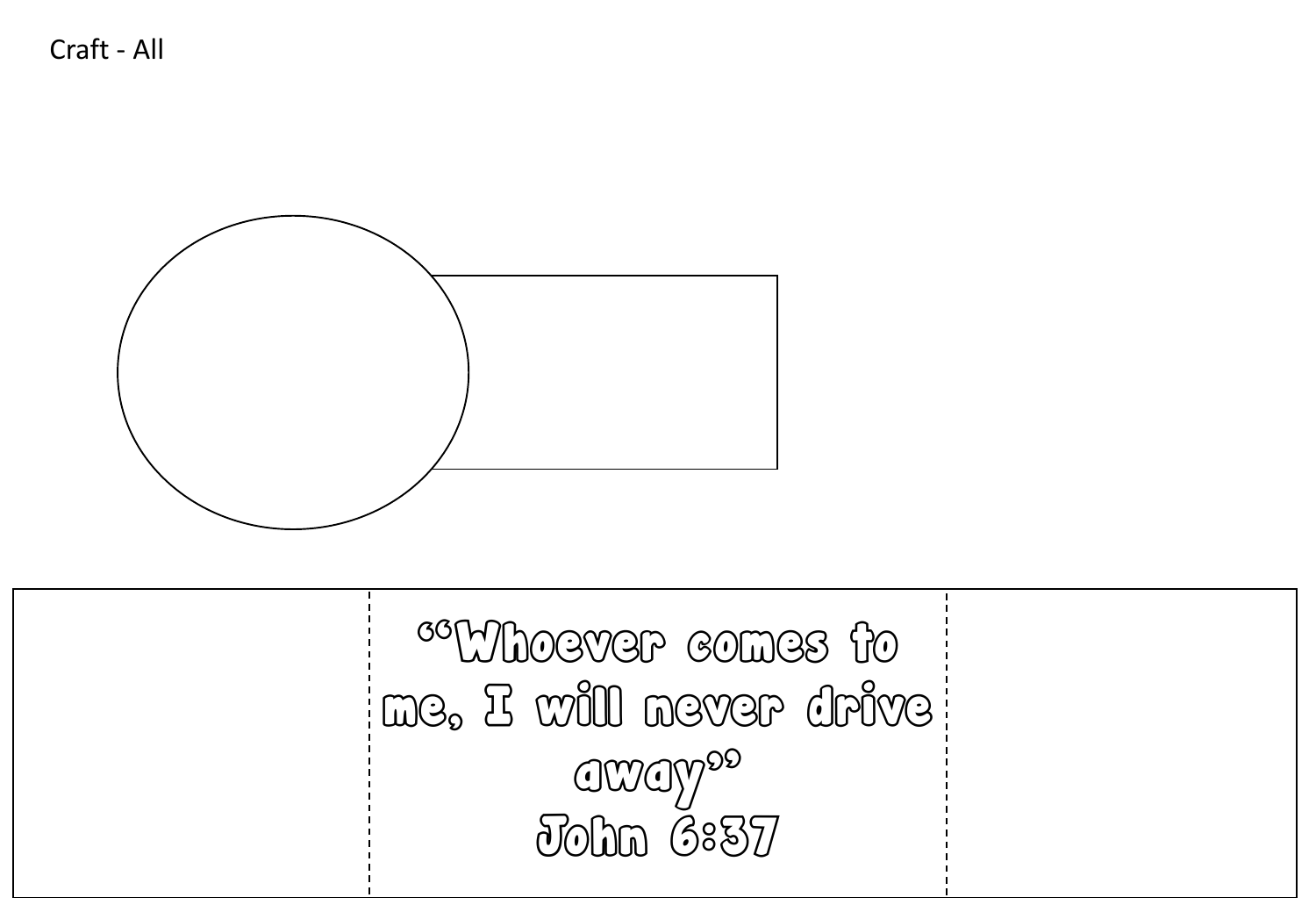| Seniors<br>SOLUOCONSOLUCIO                                                                                                                              |
|---------------------------------------------------------------------------------------------------------------------------------------------------------|
|                                                                                                                                                         |
| GROVE GWAYS                                                                                                                                             |
| Rese Coch                                                                                                                                               |
| story (some are 2 words so look at the spaces in the<br>Anagrams - Solve the anagrams to fit them in the<br>text)                                       |
| COW LED ME<br>YSROR<br>$\dot{\mathsf{n}}$<br>$\dot{\mathbf{\omega}}$<br>SONNY ROGUE<br>REF HAT<br>$\overline{\mathbf{C}}$                               |
| AEROBIC LENT<br>TRYAP<br>$\overline{r}$ .<br>$\infty$<br>A THINNER ICE<br>EGG SIP FINED<br>$\dot{\mathsf{n}}$<br>$\dot{4}$                              |
| A $(1)$ $_{---}$ $_{---}$ had two sons. One day the                                                                                                     |
| $(2)$                                                                                                                                                   |
| - . He wasted the money with lots<br>of wild living. He eventually ran out of money and got a<br>$\frac{1}{1}$<br>$\begin{array}{c} (3) \\ \end{array}$ |
| . While doing his job he<br>job(4)                                                                                                                      |
| - When he was<br>decided to go back and say (5) _                                                                                                       |
| nearly home his (1) _ _ _ _ _ saw him and ran to                                                                                                        |
| meet him. He $(6)$ $_{---}$ $_{---}$ him back home and                                                                                                  |
| $had$ a $(7)$ $-$                                                                                                                                       |
| had a (7) _ _ _ _ _ _ _ _ _ _ _ The older son wouldn't<br>go in, he wanted a (8) _ _ _ _ for him and his friends.                                       |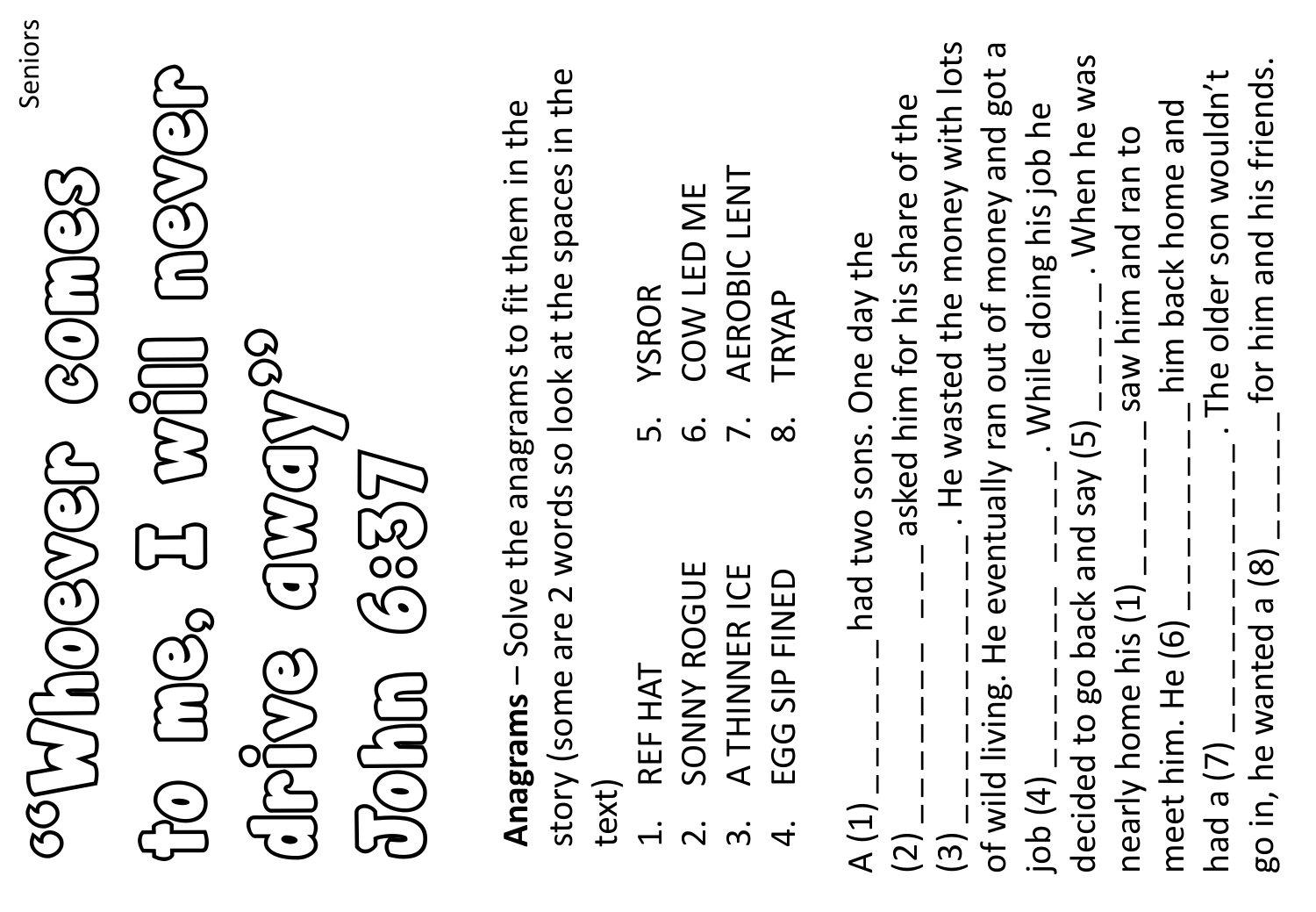to me, I will never aes H will aever SSCLUOS SCOLUCTION "Whoever comes drive aways 10000 



Juniors